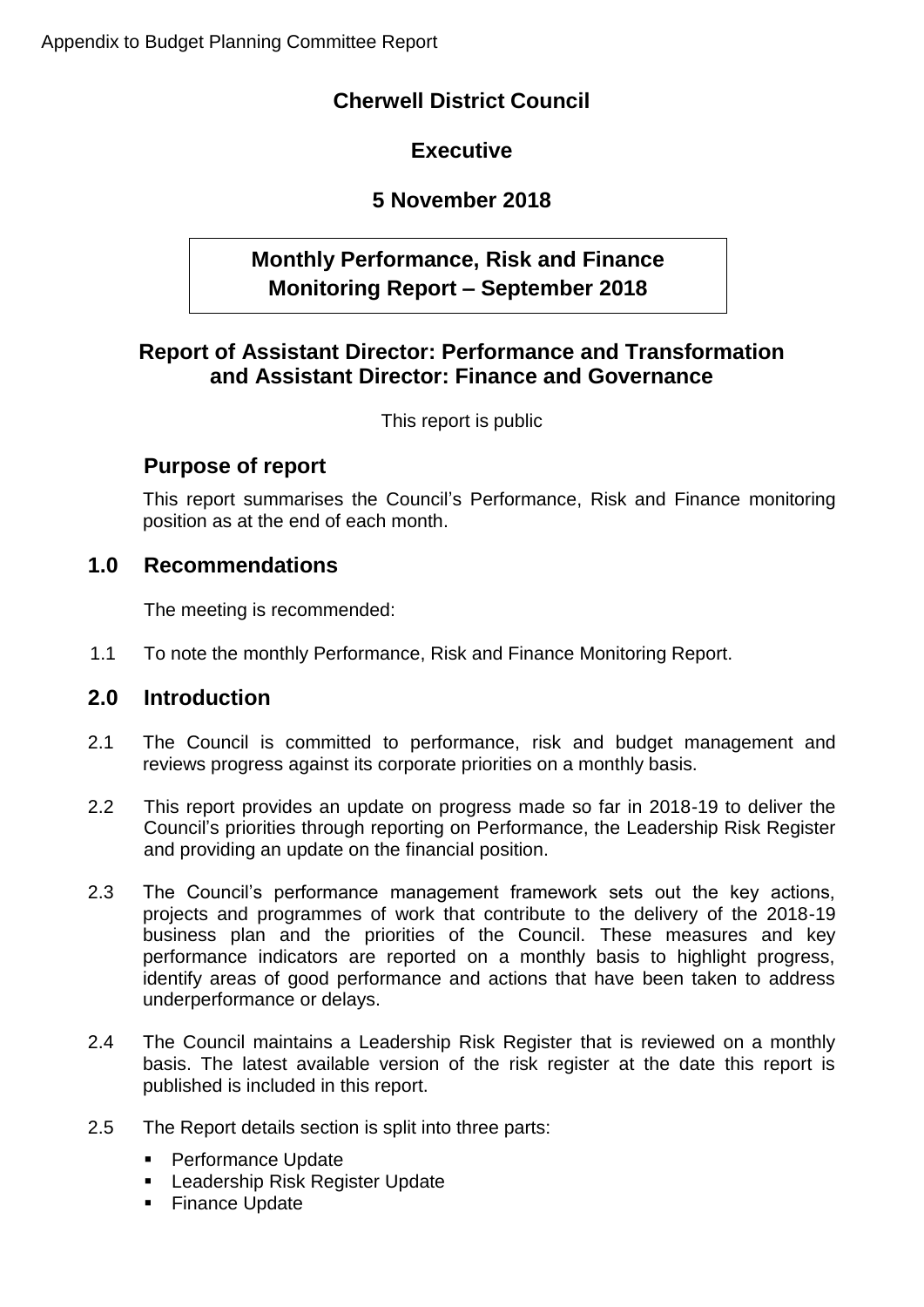- 2.6 There are four appendices to this report:
	- Appendix 1 2018/19 Business Plan
	- Appendix 2 Monthly Performance Report
	- **Appendix 3 Leadership Risk Register**
	- Appendix 4 Capital Programme

### **3.0 Report Details**

#### **Performance Update**

- 3.1 The Council's performance management framework sets out the key actions, projects and programmes of work that contribute to the delivery of the 2018-19 business plan (see Appendix 1) and the priorities of the Council.
- 3.2 The 2018-19 business plan set out three strategic priorities:
	- **Protected, Green and Clean;**
	- **Thriving Communities and Wellbeing;**
	- **District of Opportunity and Growth.**
- 3.3 This report provides a summary of the Council's performance in delivering against each strategic priority. To measure performance a 'traffic light' system is used. Where performance is on or ahead of target it is rated green, where performance is slightly behind the target it is rated amber. A red rating indicated performance is off target.

| Colour       | Symbol | <b>Meaning for Joint Business Plan</b><br><b>Measures</b> | <b>Meaning for Joint Key Performance</b><br><b>Measures (KPIs)</b> |
|--------------|--------|-----------------------------------------------------------|--------------------------------------------------------------------|
| <b>Red</b>   |        | Significantly behind schedule                             | Worse than target by more than 10%.                                |
| <b>Amber</b> |        | Slightly behind schedule                                  | Worse than target by up to 10%.                                    |
| Green        |        | Delivering to plan                                        | Delivering to target or ahead of it.                               |

#### Priority: Protected, Green and Clean

3.4 The Council is committed to protecting the natural environment and ensuring the character of the district is preserved and enhanced. Our commitment included working to ensure the district has high standards of environmental cleanliness and greater waste and recycling services. Maintaining the district as a low crime area is another key part of this priority and the Council is committed to working in partnership to deliver against this objective.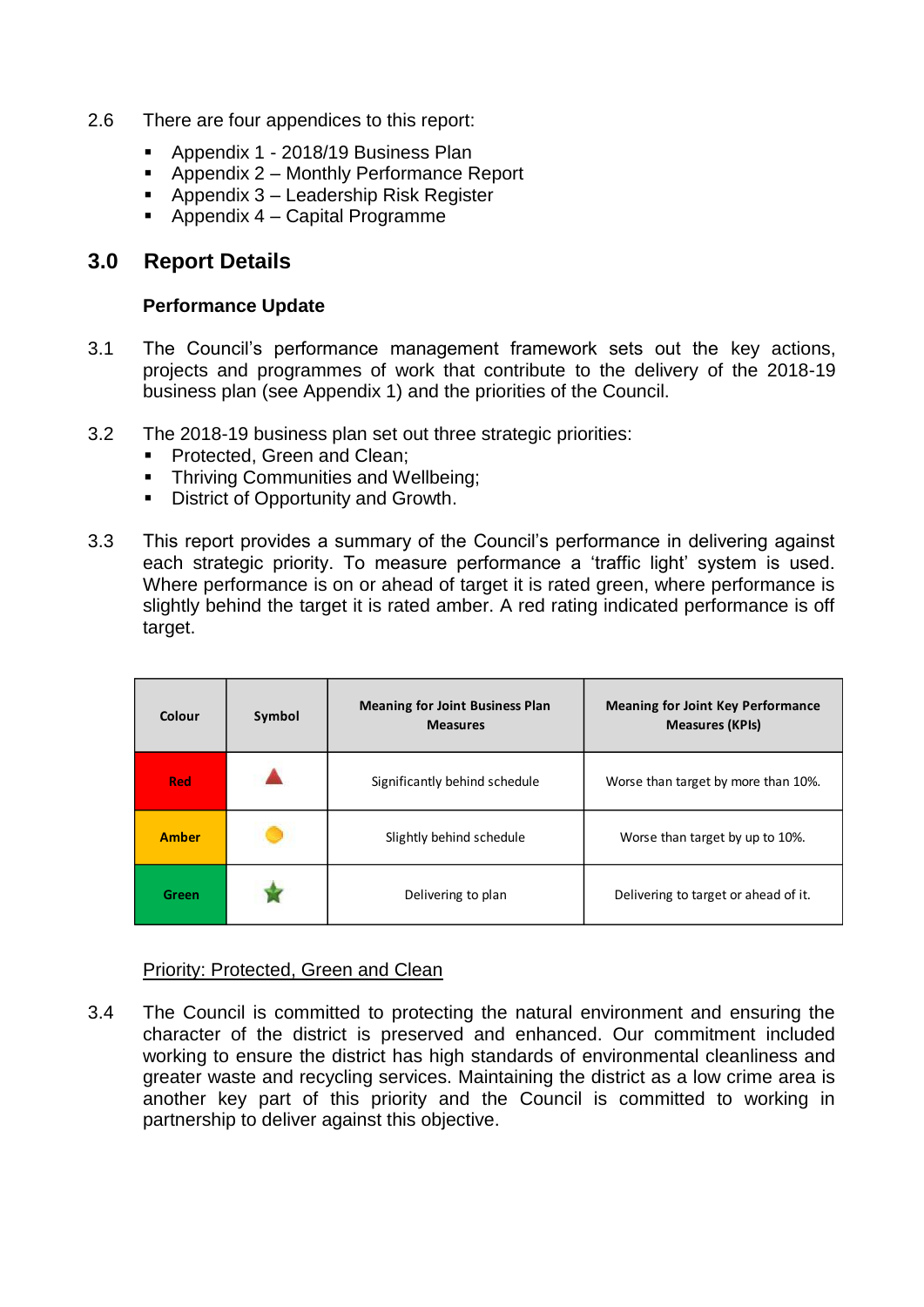- 3.5 Overview of our performance against this strategic priority:
	- **Garden waste is starting to recover from the summer dry conditions –** The percentage of waste recycled and composted for September is provisionally reporting only 1.31% short of the YTD target which is a similar position to the same period last year. The amount collected in blue bins is lower due to high levels of contamination (wrong items in blue bins) since we changed contractor. Plans are in place to address this.
	- **Mandatory Safeguarding awareness** is being delivered internally and to all new applicants for private hire/Hackney Carriage licenses which is being positively received. The training is constantly being reviewed to ensure is as up to date as possible.

### Priority: Thriving Communities and Wellbeing

- 3.6 The Council is committed to supporting our communities to thrive and to promoting the wellbeing of our residents. This priority includes supporting health and wellbeing, improving leisure facilities and delivering leisure activities and working in partnership with voluntary organisations to deliver services in a manner that safeguards children, young people and vulnerable adults. Another key aspect of this priority is preventing homelessness, the delivery of affordable housing and improving the condition of residential properties.
- 3.7 Overview of our performance against this strategic priority:
	- **'Wellbeing Activity Maps'** will be available online to enable residents a search facility for activities and groups operating locally that they may wish to join. A variety of themes will be available for residents to search and find out more information. The four themes are 'Get Active', 'Get Creative', 'Get Learning' and 'Get connected'. This will be launched in October via our internet and also our quarterly resident magazine 'Cherwell Link'.
	- **'Preparing for Winter'** was the latest Connecting Communities theme. Electric blanket testing was available as well as information and resources to help our vulnerable and older residents during the winter months.
	- **Safeguarding our vulnerable** residents is to be strengthened through the addition of an Accommodation Officer post. Debt and money advice as well as discretionary housing payment advice is part of the service we are delivering to help those with a shortfall in their rent.

### Priority: District of Opportunity and Growth

3.8 The Council is committed to developing the local economy, promoting inward investment and delivering sustainable growth. This priority also contributes towards making great places to live, work, visit and invest through economic development and working in partnership to deliver strategic transport infrastructure projects.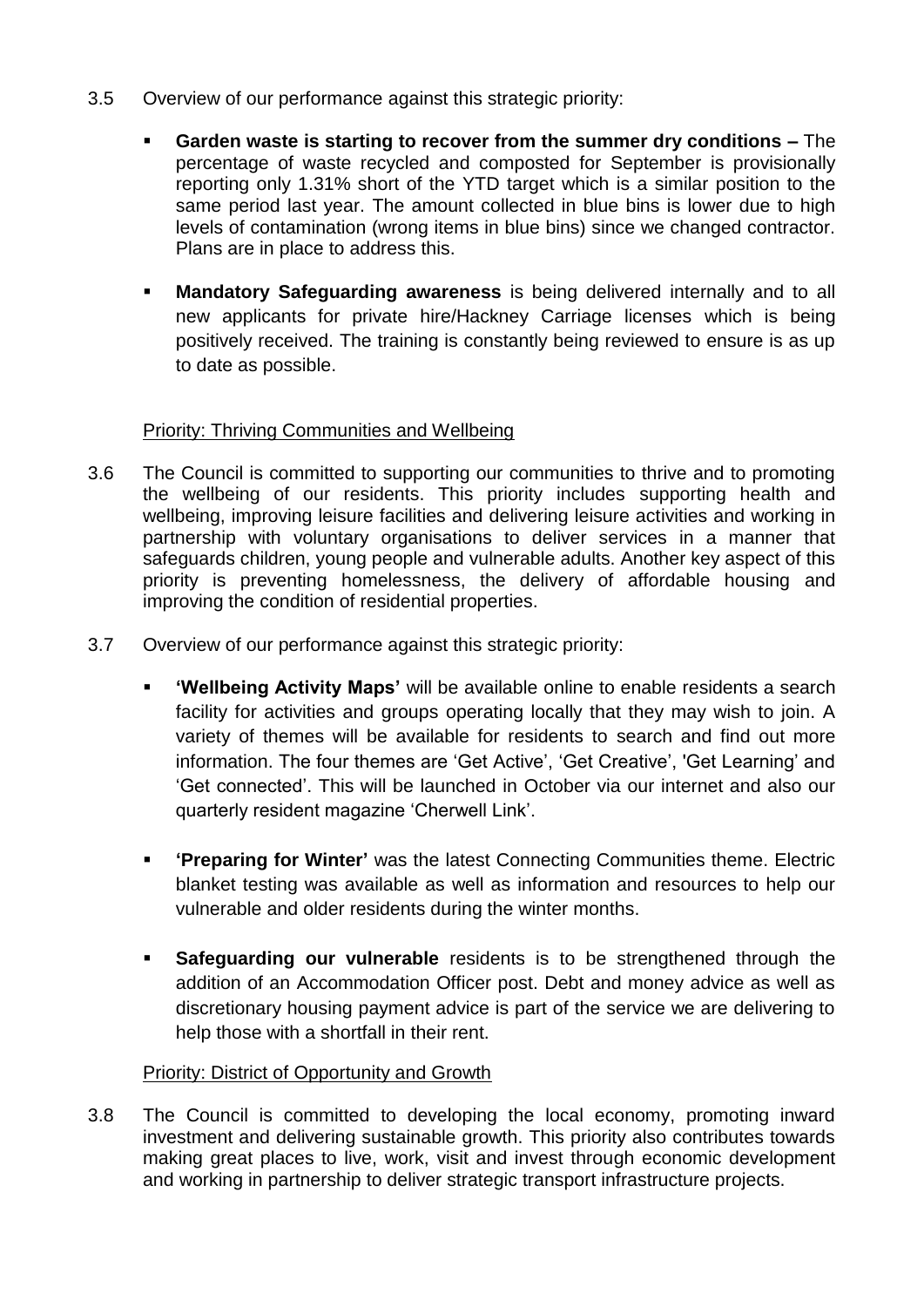- 3.9 Overview of our performance against this strategic priority:
	- **Build!** During September marketing of 25 of the 40 shared ownership units at Gardener Close in Bicester continued. By the end of September we had 7 reservations and 14 purchasers proceeding through the assessment process who we expect to also reach reservation stage in October. There has been a great deal of interest in the one bedroom flats and we are doing a second launch on the 15th October for the remaining units on site. We've received really positive feedback regarding the show flat with several people requesting to purchase this fully furnished.
	- **Employment and growth advice** has supported the commencement of Phase 2 at Symmetry Park, Bicester. The team have also provided advice around planning applications at Bicester Heritage. 'Cherwell link' contained examples of new commercial investments that is happening across Cherwell. The team are working on the launch of the Cherwell Business Awards which will be held in November, a great opportunity for business and partners to network.

### Summary of Performance

3.10 The Council reports on performance against 20 joint business plan measures and 12 key performance indicators on a monthly basis. Performance for this month is summarised in the table below. The full details, including commentary against each measure and key performance indicator can be found in Appendix 2.

| <b>Business Plan Measures and Key Performance Indicators</b> |                     |                  |      |     |      |  |
|--------------------------------------------------------------|---------------------|------------------|------|-----|------|--|
| <b>Status</b>                                                | <b>Description</b>  | <b>September</b> | $\%$ | YTD | $\%$ |  |
| Green                                                        | On target           |                  | 85%  | 29  | 91%  |  |
| Amber                                                        | Slightly off target |                  | 6%   | 3   | 9%   |  |
| Red                                                          | Off target          |                  | 9%   |     | 0%   |  |

### 3.11 **Spotlight On: Supporting and delivering change**

Each month this report will focus on a theme or service provided by the Council, highlighting how this contributes to the delivery of the strategic priorities and the key achievements delivered to date.

This month we are focusing on 'Supporting and delivering change'

The Council, particularly in its partnership with South Northamptonshire Council has a long tradition of delivering change and supporting staff through those changes.

Over the past seven years, the Council has delivered a whole scale Transformation Programme which saw all services shared with South Northamptonshire Council. As we reach the end of the partnership and prepare for separation it is appropriate to reflect on how the Councils approach to delivering change has developed and how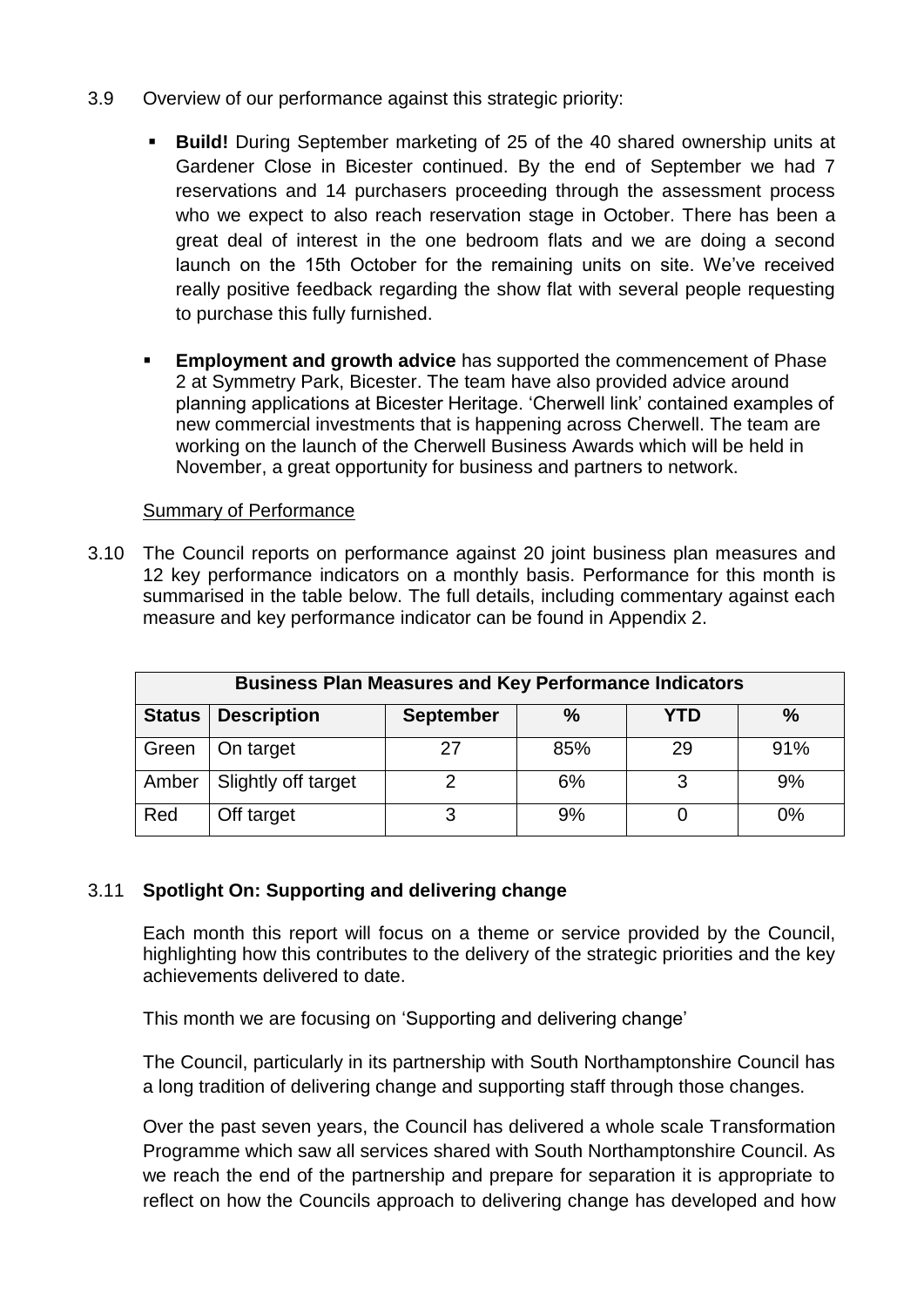the learning and skills acquired will be put to good effect on the next stage of our journey.

This is particularly important as the scale of change to be delivered over the next few years is significant as the Council separates from South Northamptonshire, embarks on a new partnership with Oxfordshire County Council, continues its digital transformation programme and embarks on an ambitious place shaping agenda.



Change management is a structured approach to moving an organisation from the current stage to a desired future state. Typically, the change management process involves five stages:



Change is usually implemented through programmes or projects and the Council approach to programme and project management is based on best practice methodologies PRINCE2 and Managing Successful Programmes (MSP).

Sustaining change is the most difficult stage and is only achieved by bringing people with you on the journey so they understand the reasons for change and are committed to delivering the benefits of change. To do this requires strong communication and staff engagement throughout the process.

The Council is committed to the principle of working in partnership with employees and trade unions in managing organisational change and seek to achieve changes through appropriate involvement and consultation. This approach has been a fundamental part of the joint working partnership with South Northamptonshire and has underpinned all joint working business cases and will underpin our approach to separation.



 A key part of this approach is ensuring effective engagement with staff and trade unions takes place before a final decision is made. This enables the views of those impacted by any change to be taken into consideration before a final decision is made.

In order to sustain change, communication and engagement with staff must not be confined to

formal consultation periods. At Cherwell, this process is sustained through regular e-mails from the Chief Executive, drop-in-sessions on specific themes and updates at all staff briefings.

The Councils HR Service plays a key role in supporting change across the organisation, from supporting staff through the organisational change process through regular on-going support to managers.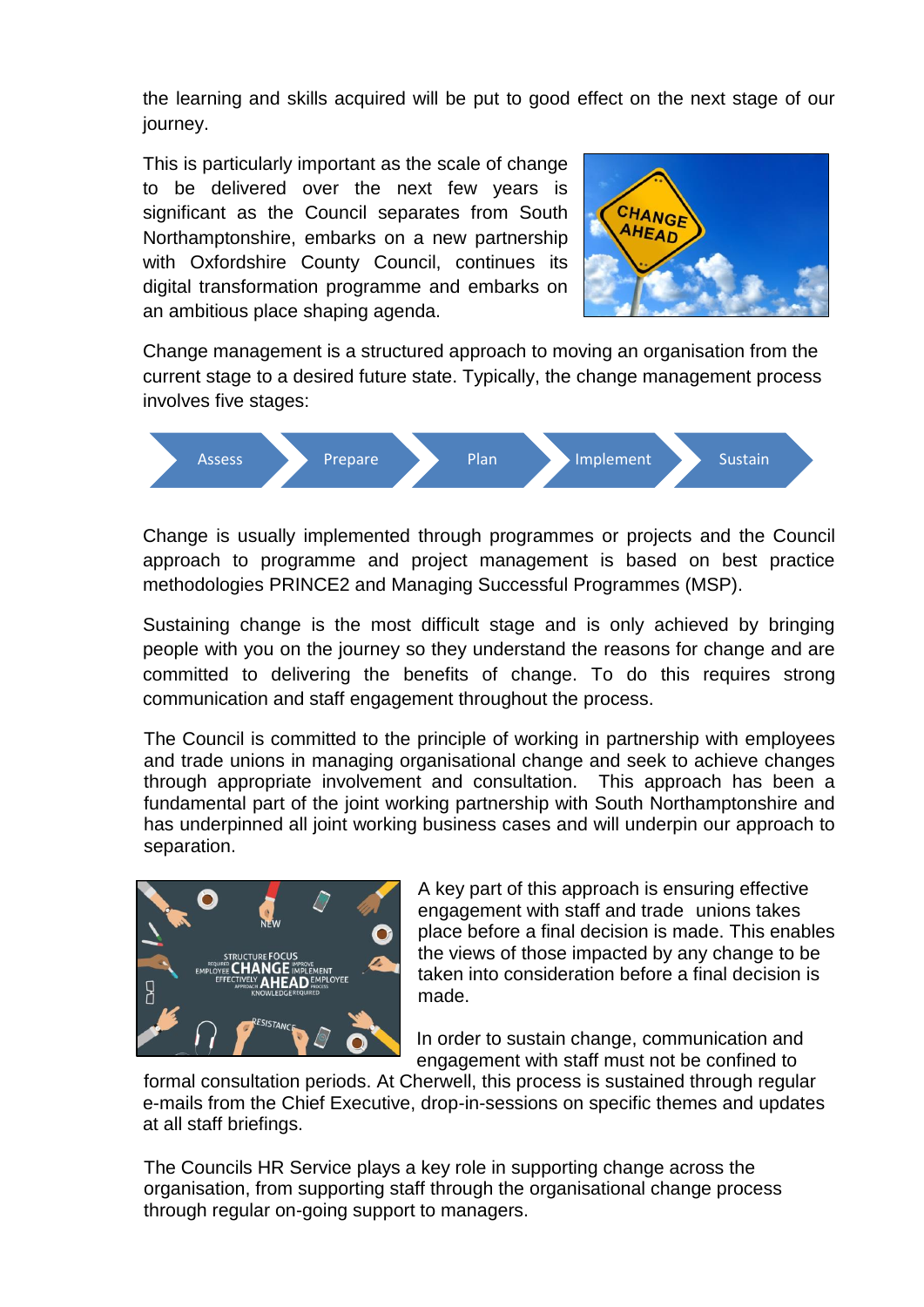The Council has also just launched a new Employee Assistant Programme (EAP) to support staff. The EAP provides access to 24-hour counselling, support and guidance



for all employees, whatever problems they are facing. The service is provided independently and offers confidential support for staff and managers.

#### **Risk Update**

- 3.12 The Council maintains a Joint Leadership Risk Register that is reviewed on a monthly basis. The latest available version of the risk register at the date this report is published is included in this report.
- 3.13 The heat map below shows the overall position of all risks contained within the Leadership Risk Register.

| <b>Risk Scorecard - Residual Risks</b>                                            |                   |  |                |               |                    |                 |  |
|-----------------------------------------------------------------------------------|-------------------|--|----------------|---------------|--------------------|-----------------|--|
|                                                                                   | Probability       |  |                |               |                    |                 |  |
| 4 - Probable<br>5 - Highly Probable<br>2 - Unlikely<br>3 - Possible<br>1 - Remote |                   |  |                |               |                    |                 |  |
|                                                                                   | 5 - Catastrophic  |  |                |               |                    |                 |  |
|                                                                                   | 4 - Major         |  | L04, L10, L11, |               | L <sub>05</sub>    |                 |  |
| <b>ti</b><br>B                                                                    |                   |  | L12            |               |                    |                 |  |
| Ē                                                                                 | 3 - Moderate      |  |                | LO1, LO2, L14 | LO3, L06, LO7, L08 | L09, L13a, L13b |  |
|                                                                                   | 2 - Minor         |  |                |               |                    |                 |  |
|                                                                                   | 1 - Insignificant |  |                |               |                    |                 |  |

3.14 The table below provides an overview of changes made to the Leadership Risk Register during the past month. Any significant changes since the publication of the report will be reported verbally at the meeting.

| <b>Leadership Risk</b>                                               | <b>Score</b>      | <b>Direction</b>  | <b>Latest Update</b>                                              |
|----------------------------------------------------------------------|-------------------|-------------------|-------------------------------------------------------------------|
| <b>L01 Financial Resilience</b>                                      | 9 Low risk        | $\leftrightarrow$ | No changes                                                        |
| LO2 Statutory functions                                              | 9 Low risk        | $\leftrightarrow$ | No changes                                                        |
| L03 Lack of management Capacity                                      | 12 Medium<br>risk | $\leftrightarrow$ | No changes                                                        |
| <b>L04 CDC &amp; SNC Local Plans</b>                                 | 8 Low risk        | $\leftrightarrow$ | Mitigating Actions updated for CDC<br>& Controls updated for SNC. |
| <b>LO5</b> Business Continuity                                       | 16 High risk      | $\leftrightarrow$ | <b>Comments and Mitigating Actions</b><br>updated                 |
| <b>LO6</b> Partnering                                                | 12 Medium<br>risk | $\leftrightarrow$ | Comments updated                                                  |
| <b>LO7</b> Emergency Planning                                        | 12 Medium<br>risk | $\leftrightarrow$ | Controls, Mitigating actions and<br>comments updated.             |
| LO8 Health & Safety                                                  | 12 Medium<br>risk | $\leftrightarrow$ | Controls, Control assessment and<br>Risk Manager updated.         |
| L09 Cyber Security                                                   | 15 Medium<br>risk | $\leftrightarrow$ | Mitigating actions updated                                        |
| L10 Safeguarding the Vulnerable                                      | 8 Low risk        | $\leftrightarrow$ | No change                                                         |
| L11 Income generation through<br>council owned companies             | 8 Low risk        | $\leftrightarrow$ | No change                                                         |
| L12 Financial sustainability of third<br>party third party suppliers | 8 Low risk        | $\leftrightarrow$ | Mitigating actions updated.                                       |
| L13a Local Government                                                | 15 Medium         | $\leftrightarrow$ | No change                                                         |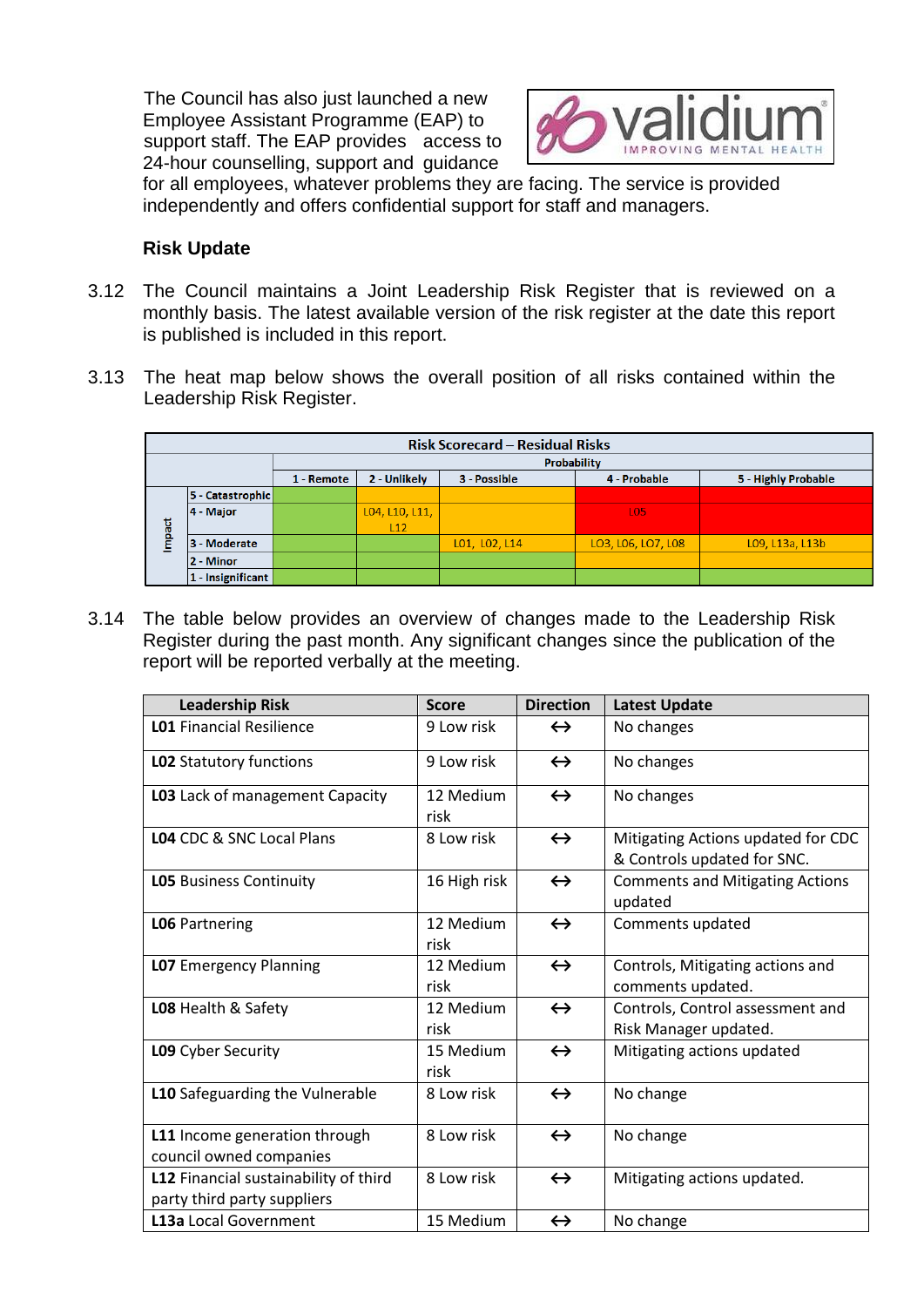| Reorganisation (CDC)            | risk       |            |
|---------------------------------|------------|------------|
| <b>L13b</b> Local Government    | 15 Medium  | No changes |
| Reorganisation (SNC)            | risk       |            |
| <b>L14</b> Corporate Governance | 9 Low risk | No Change. |
|                                 |            |            |

The full Leadership Risk Register update can be found in Appendix 3.

#### **Finance Update**

3.15 We are continuing to develop the way we report and the ease of access and understanding of information we provide to ensure Members, and the public, are fully aware of the financial position of the Council.

In previous years financial reporting has been on a quarterly basis. This frequency of information is being improved during 2018/19. We have introduced monthly monitoring and reporting across the organisation. This improvement in reporting is providing budget managers, senior leadership and members with more up to date information regarding the financial position and outlook for the Council.

The finance team has aligned itself with the business areas to provide better support and consistency and continuity of advice moving forward across both revenue and capital budget areas in addition to monitoring any over funding levels.

The risk based monitoring undertaken to date has highlighted areas of risk at this stage. The variances to date are set out below. All services are reviewing their forecasts to identify savings and efficiencies which may mitigate some of the risks being identified. Further risks to this position will be highlighted and detailed in future reports.

#### 3.16 Revenue Position

The Council's forecast financial position is set out in the table below.

| <b>Revenue Monitoring</b><br>(Brackets denotes an Underspend) | <b>Budget</b><br>£000 | <b>Forecast</b><br>£000 | <b>Current</b><br><b>Period</b><br><b>Variances</b><br>£000 | <b>Prior Period</b><br><b>Variances</b><br>£000 |
|---------------------------------------------------------------|-----------------------|-------------------------|-------------------------------------------------------------|-------------------------------------------------|
| <b>Corporate Services</b>                                     | 257                   | 257                     |                                                             |                                                 |
| <b>CORPORATE SERVICES TOTAL</b>                               | 257                   | 257                     |                                                             |                                                 |
| Communities                                                   | 2,623                 | 2,606                   | (17)                                                        |                                                 |
| Leisure & Sport                                               | 2,674                 | 2,674                   |                                                             |                                                 |
| Housing                                                       | 1,647                 | 1,597                   | (50)                                                        | (91)                                            |
| <b>WELLBEING TOTAL</b>                                        | 6,944                 | 6,877                   | (67)                                                        | (91)                                            |

*Communities (£17k) consist of (£25k) savings on Management fees payable to Citizens Advise for Community transport and volunteering and a (£25k) reduction in the grant to Banbury Museum Trust; and an additional £33k budget realignment cost.*

*Housing (£50k) income of (£32k) due to new legislation on Houses with Multiple Occupancy*  "HMO", further vacant posts has resulted in an additional savings of (£18K).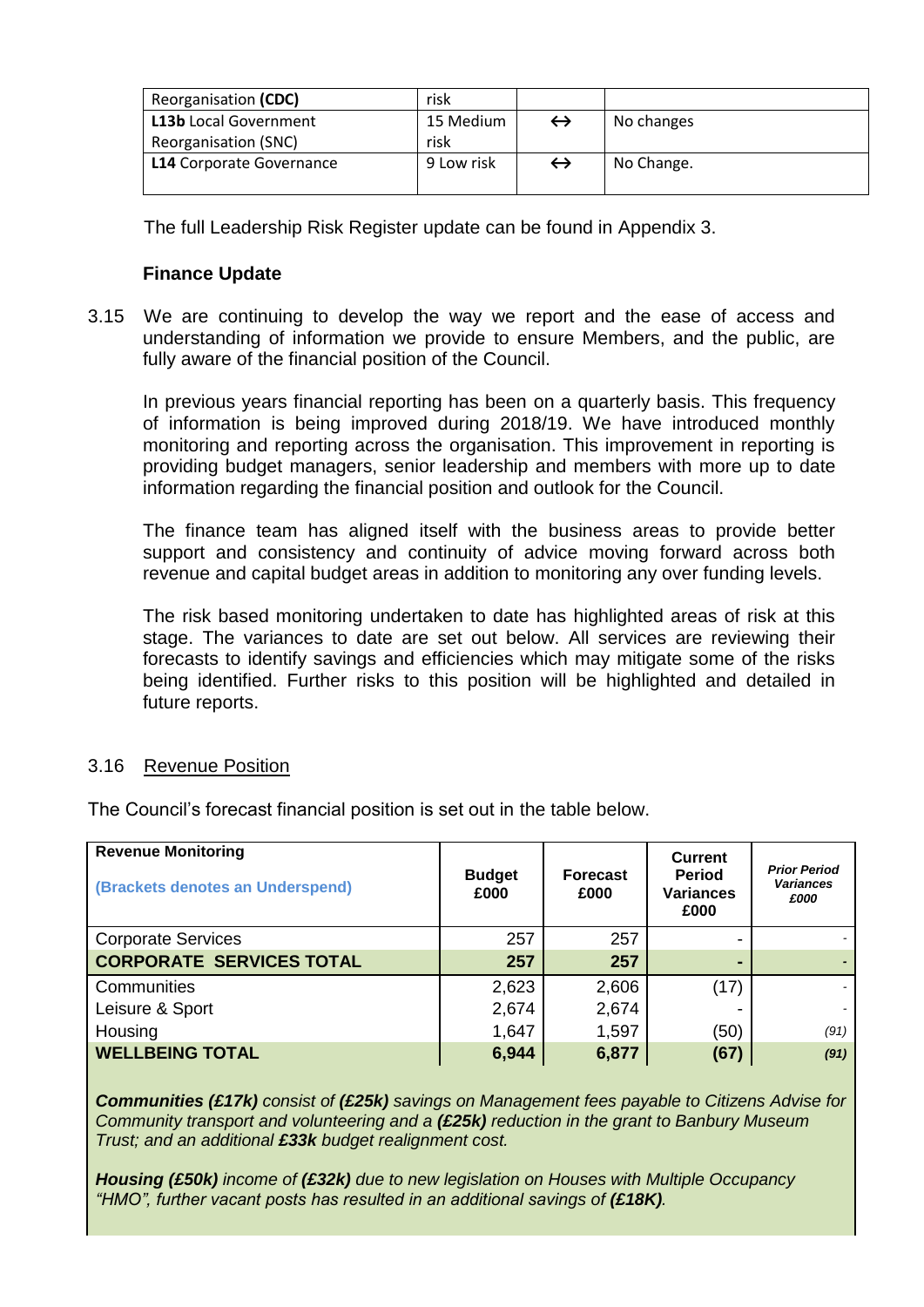| <b>Planning Policy &amp; Development</b> | 1,444 | $1,723$  | 279 | 279 |
|------------------------------------------|-------|----------|-----|-----|
| Economy & Regeneration                   | 1,482 | ا 482. ا | -   |     |
| <b>PLACE &amp; GROWTH TOTAL</b>          | 2,926 | 3,205    | 279 | 279 |

*Planning Policy & Development £279k comprises £170k under recovery of planning income due to the volatility in the number of expected planning applications; however, there is an earmarked reserve to assist with managing this risk, additional £34k cost for the Interim Executive Director of Place and Growth (Oct-18 to Mar-19), £75k on Building Controls due to continuous reliance on agency staffs caused by shortage of skilled personnel to fill the vacant roles. Currently under review for potential.*

*Economy and Regeneration Bicester Regeneration currently funded from reserves and under review to ascertain any potential under spend will be reflected and put back to reserves.*

| <b>ENVIRONMENT TOTAL</b>         | 5,138 | 5.219 | Q <sub>1</sub> | 102 |
|----------------------------------|-------|-------|----------------|-----|
| Environmental Health & Licensing | (49)  | (69)  | (20)           |     |
| <b>Environmental Services</b>    | 5,187 | 5,288 | 101            | 102 |

*Environmental Services £101k Which is principally made up of £148k due to increase in the price charge per tonne (Gate Fees) for dry goods recycling. Officers are keeping the market under close review. There has also been a cost savings of (£87k) for roles filled part way through the year or yet to be filled.*

*Environmental Health & Licensing (£20k), Environmental protection underspend cost for reactive maintenance and consultancy cost, and additional savings for an unfilled vacant role (Emergency Planning Officer).*

| Law & Governance                                        | 1,247   | 1,293   | 46  |     |
|---------------------------------------------------------|---------|---------|-----|-----|
| Finance & Procurement                                   | 1,715   | 1,835   | 120 | 120 |
| <b>Property Investment &amp; Contract</b><br>Management | (3,017) | (2,714) | 303 | 258 |
| <b>FINANCE &amp; GOVERNANCE TOTAL</b>                   | (55)    | 414     | 469 | 378 |

*Law and Governance £46k consist of £25k decrease in Land charges income due to the current economic climate and use of temporary resources to cover statutory role; and a £21k to allow for the additional cost further to outsourcing the Corporate Fraud Team to OCC.*

*Finance & Procurement £120k forecast overspend arising from interim staff costs required to support the Council in meeting financial reporting deadlines and implementing financial management improvements.*

*Property Investment Contract Management £303k mainly due to the delay in the project completion date of Crown House, hence the expected income from Crown House Property Investment Contract Management will be lower by £289k in 2018/19 and £14k NDR Budget realignment cost.*

| Customers & IT services                         | 2,722 | 2,722 |      |  |
|-------------------------------------------------|-------|-------|------|--|
| <b>Strategic Marketing &amp; Communications</b> | 334   | 370   | 36   |  |
| HR, OD & Payroll                                | 716.  | 736   | 20   |  |
| Performance & Transformation                    | 569   | 502   | (67) |  |
| <b>CUSTOMERS &amp; IT SERVICES TOTAL</b>        | 4,341 | 4,330 | (11) |  |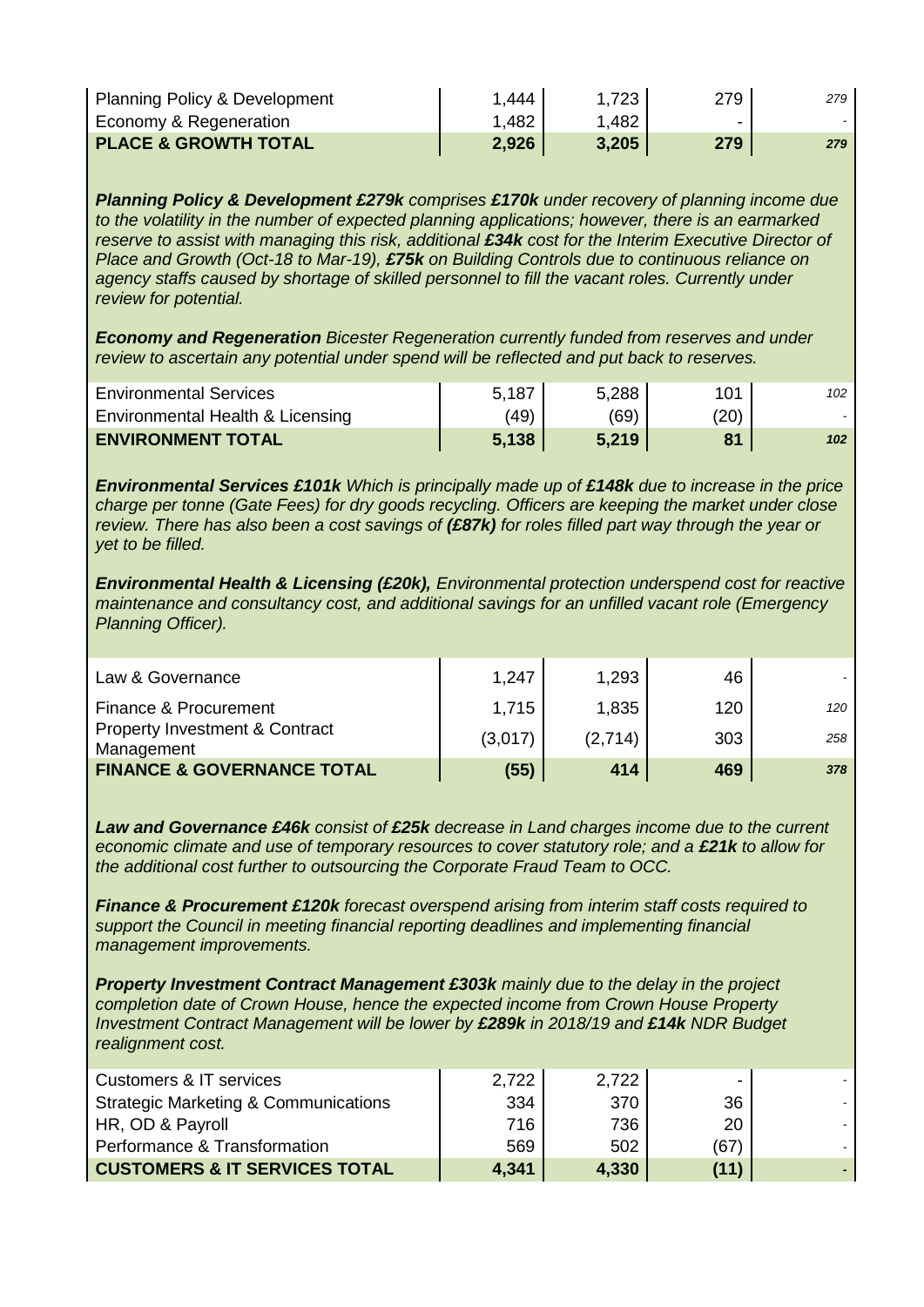*Strategic Marketing and Communications £36k overspend due to use of interim resources, pending opportunities for increased joint working with OCC in this area.*

*HR, OD and Payroll £20k Additional HR related legal cost.*

*Performance and Transformation (£68k) Savings due to staff budget realignment cost.*

| <b>TOTAL DIRECTORATES</b>                              | 19,551                | 20,302                  | 751                                                         | 668                                             |  |  |
|--------------------------------------------------------|-----------------------|-------------------------|-------------------------------------------------------------|-------------------------------------------------|--|--|
| <b>Revenue Monitoring</b>                              | <b>Budget</b><br>£000 | <b>Forecast</b><br>£000 | <b>Current</b><br><b>Period</b><br><b>Variances</b><br>£000 | <b>Prior Period</b><br><b>Variances</b><br>£000 |  |  |
| Use of Reserves                                        | 4,418                 | 4,418                   |                                                             |                                                 |  |  |
| Interest on Investments                                | 2,074                 | 2,074                   |                                                             |                                                 |  |  |
| <b>Non Distributed Costs</b>                           | (2,935)               | (2,935)                 |                                                             |                                                 |  |  |
| <b>Pension Costs</b>                                   | 257                   | 240                     | (17)                                                        | (17)                                            |  |  |
| <b>Capital Charges</b>                                 | (4,002)               | (4,002)                 |                                                             |                                                 |  |  |
| <b>EXECUTIVE MATTERS TOTAL</b>                         | (188)                 | (205)                   | (17)                                                        | (17)                                            |  |  |
| <b>Pension Costs (£17k)</b> reduction in pension cost. |                       |                         |                                                             |                                                 |  |  |
| <b>COST OF SERVICES</b>                                | 19,363                | 20,097                  | 734                                                         | 651                                             |  |  |

| <b>Funding</b><br>(Brackets denotes an Increase in Funding) | <b>Budget</b><br>£000 | <b>Forecast</b><br>£000 | <b>Current</b><br><b>Period</b><br><b>Variances</b><br>£000 | <b>Prior Period</b><br><b>Variances</b><br>£000 |
|-------------------------------------------------------------|-----------------------|-------------------------|-------------------------------------------------------------|-------------------------------------------------|
| <b>Business Rates Baseline</b>                              | (3,673)               | (3,673)                 |                                                             |                                                 |
| <b>Revenue Support Grant</b>                                | (637)                 | (637)                   |                                                             |                                                 |
| <b>FORMULA GRANT EQUIVALENT</b>                             | (4, 310)              | (4, 310)                | -                                                           |                                                 |
| <b>Transfer to Parish Councils for CTRS</b>                 | 349                   | 349                     | -                                                           |                                                 |
| <b>New Homes Bonus</b>                                      | (4,009)               | (4,009)                 |                                                             |                                                 |
| <b>GRANTS AWARDED TOTAL</b>                                 | (3,660)               | (3,660)                 | ٠                                                           |                                                 |
| <b>BUSINESS RATES GROWTH TOTAL</b>                          | (4,829)               | (5, 329)                | (500)                                                       | (500)                                           |

*BUSINESS RATES GROWTH (£500k) The increase as resulted from new business growth in the Cherwell District and an increase in the pooling income from growth in new businesses in the Oxfordshire Districts.*

| <b>Council Tax</b>              | (6,506)   | (6,506)   | -     |       |
|---------------------------------|-----------|-----------|-------|-------|
| <b>Collection Fund</b>          | (58)      | (58)      |       |       |
| <b>COUNCIL TAX INCOME TOTAL</b> | (6, 564)  | (6, 564)  |       |       |
| <b>TOTAL INCOME</b>             | (19, 363) | (19, 863) | (500) | (500) |
| <b>Reserve management</b>       |           |           | (170) | (170) |
| (Surplus)/Deficit               | -         | 234       | 64    | (19)  |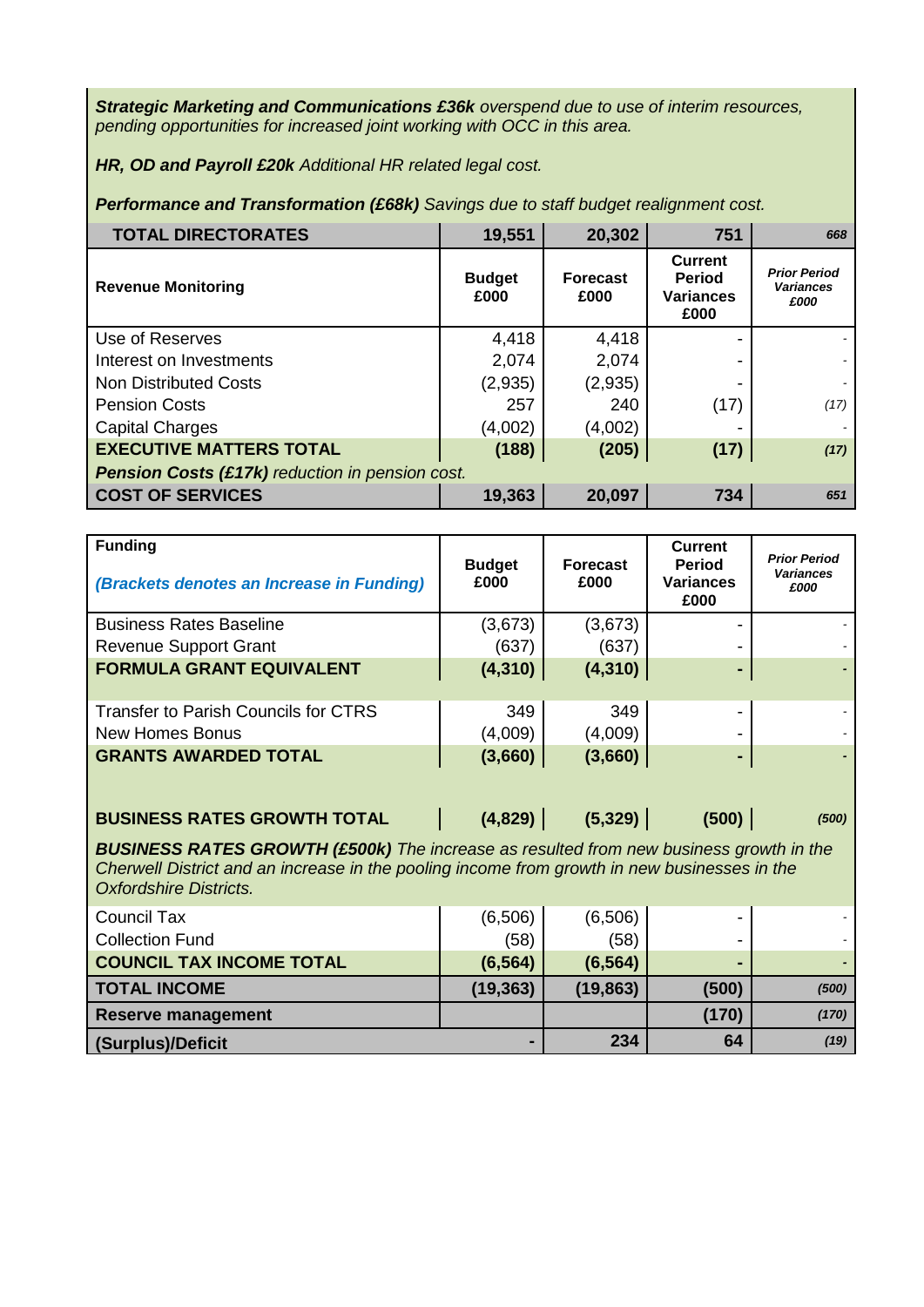

The Council is forecasting some variance with its overall expectations. The graph above shows that the forecast overspends do not significantly impact upon the overall profile of spend for the Council.

#### 3.17 Capital Programme

A summary of the capital programme forecast is set out in the table below. The detailed Capital programme is shown in the appendices to this report.

| <b>Directorate</b>                 | <b>Budget</b><br>£000 | <b>Forecast</b><br>£000 | <b>Re-profiled</b><br>into<br>2019/20<br>£000 | <b>Re-profiled</b><br>beyond<br>2019/20<br>£000 | <b>Current</b><br><b>Period</b><br><b>Variances</b><br>£000 | <b>Prior</b><br><b>Period</b><br><b>Variances</b><br>£000 |
|------------------------------------|-----------------------|-------------------------|-----------------------------------------------|-------------------------------------------------|-------------------------------------------------------------|-----------------------------------------------------------|
| Wellbeing                          | 2,309                 | 1,859                   | 398                                           |                                                 | (52)                                                        |                                                           |
| Place & Growth                     | 2,749                 | 1,589                   | 1,160                                         | 0                                               |                                                             |                                                           |
| Environment                        | 1,830                 | 876                     | 864                                           |                                                 | (90)                                                        |                                                           |
| Finance & Governance               | 84,522                | 27,116                  | 42,694                                        | 14,667                                          | (45)                                                        | (75)                                                      |
| <b>Customers &amp; IT Services</b> | 943                   | 943                     |                                               |                                                 |                                                             |                                                           |
| Total                              | 92,353                | 32,383                  | 45,116                                        | 14,667                                          | (187)                                                       | (75)                                                      |

#### *Budget Update:*

*The Budget change from £91,873k (Reported Aug-18) to £92,353k (Reporting Sept-18), an increase of £480k in Finance & Governance agreed capital budget re-profiled from 2017/18 now coded to the applicable service areas.*

*Re-Profiled into 2019/20 and Beyond 2019/20:* 

*Wellbeing £398k Comprises £80k budget to cover solar PV component replacement at the sports centre which is not expected in 2018/19, £30k Spiceball Leisure centre bridge resurfacing works to be determined post completion of the CQ2 new bridge connection in 2018; and £84k spending linked to the delivery of "The Hill youth and community centre". It is likely that the new facility won't be completed this financial year. Re-profiled into 2019/20. And a £65k work on the Cooper sports Facility Floodlight will not be completed in 2018/19 due to access issue, hence re-profiled to 2019/20 and £139k Discretionary Grants Domestic Properties not required in 2018/19 but envisaged to be utilised in 2019/20.*

*Place & Growth £1,160k for East West Railways where 5 years of scheduled capital contributions to 2019/20 have not yet been requested. Re-profiled to 2019/20.*

*Environment £864k made up of £467k budget for the replacement of parking equipment, £50k planned changes*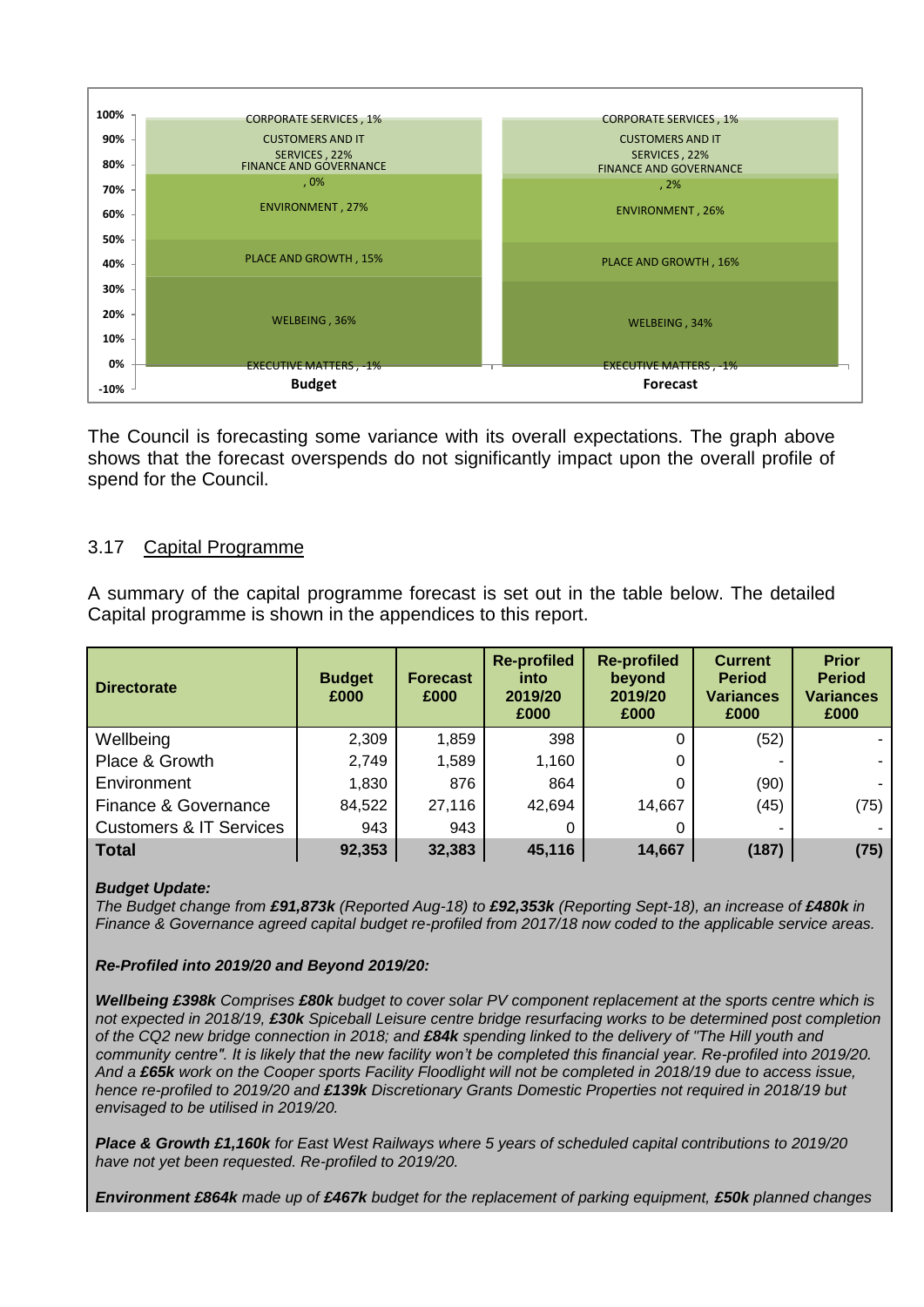*to the "Public Conveniences", £322k deferred due to the useful life of some vehicles longer than estimated, £15k Work on the "Urban Centre Electricity Installations", and £10k Container Bin Replacement; will not be required in 2018/19, but next budget year, hence re-profiled to 2019/20.*

*Finance & Governance £57,361k comprises £50k for the Spiceball Riverside bridge which is on hold pending the completion of a Castle Quay 2 "CQ2" new bridge as part of the CQ2 development, £42,644k work on CQ2 planned* for next year. Re-profiled into 2019/20. And an additional cost of £14,667k work on CQ2 planned for completion *beyond 2019/20 further updates on the specific re-profiling to be advised.* 

*Current Period Variances:* 

*Wellbeing (£52k) Budget no longer required.*

*Environment (£90k) Budget no longer required.*

*Finance & Governance (£75k) is made up of, (£104k) savings for work completed on the Community Buildings, Bradley Arcade Roof Repairs and the Orchard Way Shopping Arcade Front Service, for less than the original bid value achieving the same goals and an additional £29k cost for a second fire exit route to the "Antelope Garage" in Banbury.*

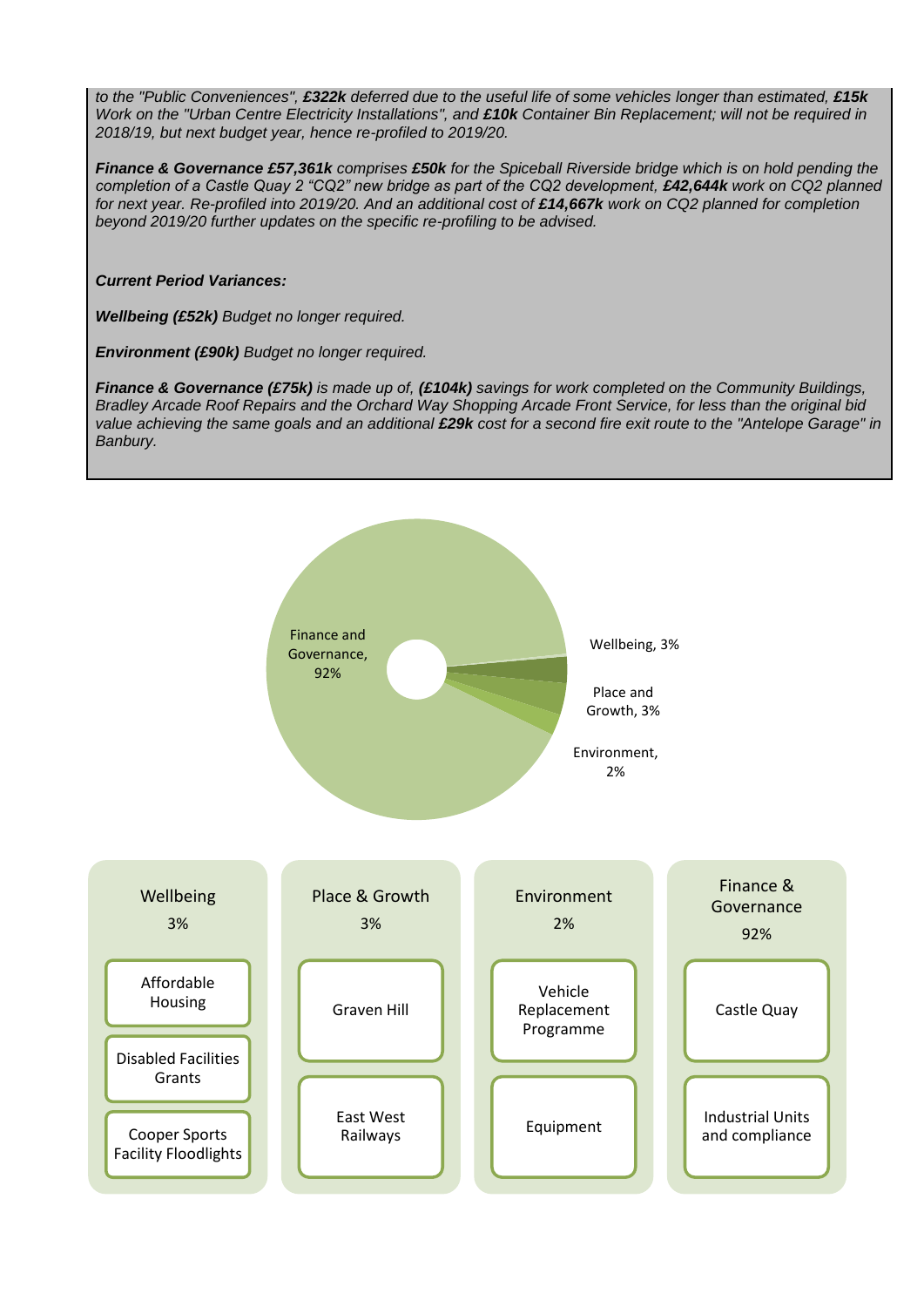Where a capital project spans more than one financial year or there are delays to the project, re-phasing or re-profiling of expenditure may be needed. Re-profiling and phasing updates to capital projects will be identified in future reports.

The overall capital programme is currently expecting to spend to target. This position will be thoroughly reviewed by the Capital Programme Working Group. The next meeting of this group will undertake a line by line review of the capital programme and the output of this meeting will be provided in the next monitoring report.

# **4.0 Conclusion and Reasons for Recommendations**

4.1 It is recommended that the contents of this report are noted.

# **5.0 Consultation**

5.1 This report sets out performance, risk and budgetary information from the previous month and as such no formal consultation on the content or recommendations is required.

# **6.0 Alternative Options and Reasons for Rejection**

6.1 The following alternative options have been identified and rejected for the reasons as set out below.

Option 1: This report illustrates the Council's performance against the 2018-19 business plan. As this is a monitoring report, no further options have been considered. However, members may wish to request that officers provide additional information.

# **7.0 Implications**

### **Financial and Resource Implications**

7.1 The financial implications are detailed within section 3.15 of this report.

Comments checked by:

Adele Taylor, Executive Director: Finance and Governance (Interim) [Adele.taylor@cherwellandsouthnorthants.gov.uk](mailto:Adele.taylor@cherwellandsouthnorthants.gov.uk) 0300 003 0103

### **Legal Implications**

7.2 There are no legal implications from this report.

Comments checked by:

James Doble, Assistant Director: Law and Governance [James.doble@cherwellandsouthnorthants.gov.uk](mailto:James.doble@cherwellandsouthnorthants.gov.uk) 0300 003 0207